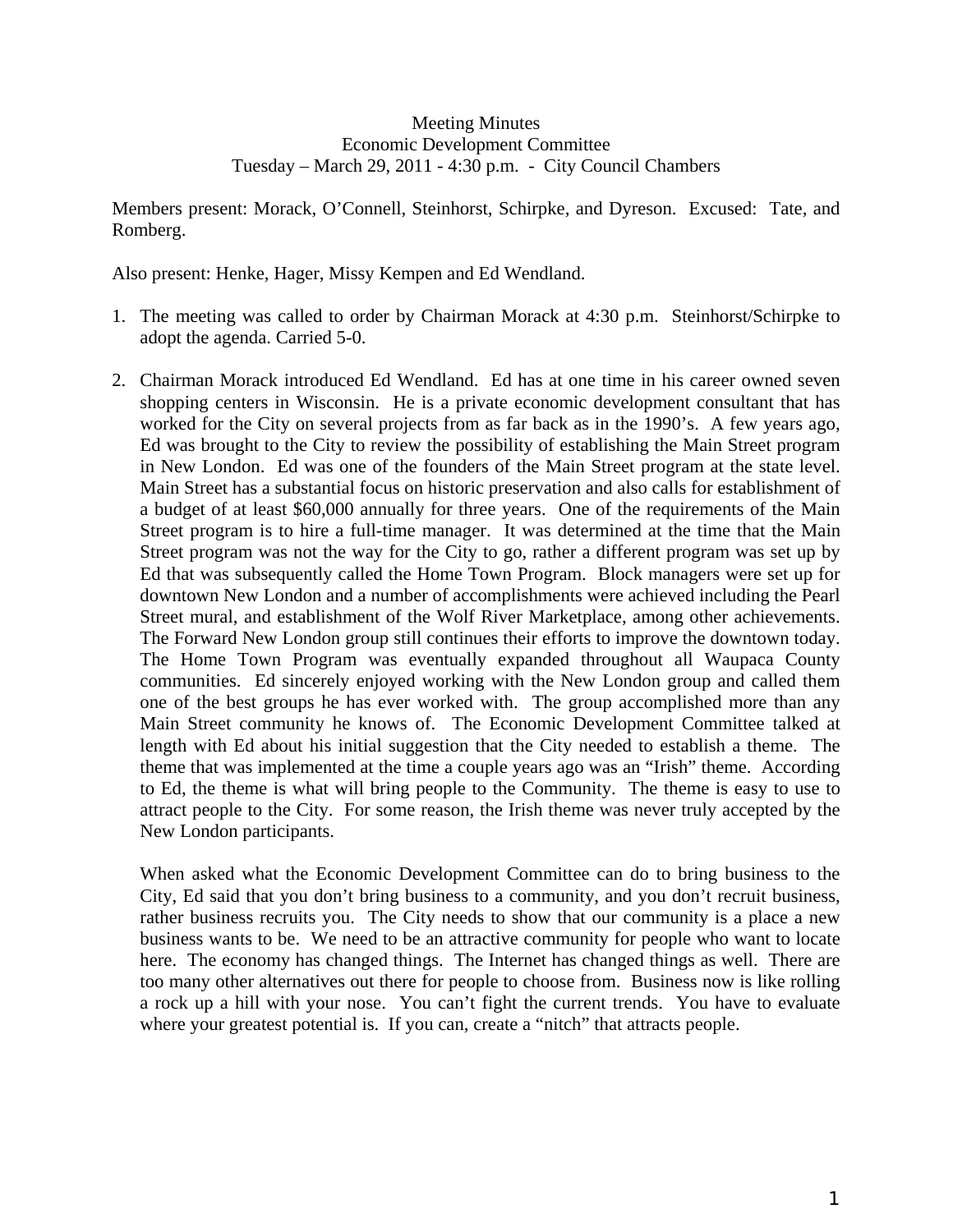Ed was asked to share his opinion regarding the development of the City river front property downtown. Ed says that no one wants to develop property now. Everyone is afraid of the current economy. We all need to focus on surviving the next couple of years. At the same time Ed noted that there is always opportunity out there and we don't want to focus strictly on the negative. Think positive and think about a local "brand" such as the Irish theme. Ed noted that Kent worked well with him and was an asset to the efforts that Ed initiated. The Committee thanked Ed for his observations and wished him well with his retirement.

3. The Committee next discussed options to promote the City utilizing modern digital technology. Chairman Morack reviewed with the Committee several examples of community video segments he observed on YouTube. Rather than watching a plain vanilla compact disk that is filmed with standard community information, it was suggested that we consider creating a series of short video segments that will make an impact and draw people's attention and incorporate the videos into the City web site. A video of the demolition of the old Pearl Street Bridge was suggested as the type of action footage that we should aim for. We need to do something different to attract people here rather than the same old informational video. We could create a story board to start off. It was agreed to try an initial effort focused on the industrial park. We have enough staff talent to see if we can make our own promotional piece. We can go one step at a time and see what progress we can make. The Committee will consider this idea further at their next meeting.

Chairman Morack noted that in a 1987 planning document he recently reviewed regarding what New London could be in 2010, it suggested reaching out to more people by distributing promotional material to a mailing list, particularly to the larger regional manufacturers. It was also noted that it would be beneficial to contact the businesses that are just getting a start at the local business incubator in Appleton. Everyone agreed to give this idea some more thought. Having the City attend large trade shows and "business to business" events was also suggested. If we could have a booth in place at these types of events to distributed community information, we could get our name in front of a lot of people. It was noted that booth space can be expensive and that preparation of a quality display and manning that display can be very costly.

- 4. The Committee reviewed Kent's monthly economic development report for March. Kent noted the work of the Downtown Beautification Committee as they make plans to purchase and place improvement items such as benches and trash cans in various locations in the City. Kent also updated the Committee on recent inquiries he has received regarding interest in our Revolving Loan Fund program. Kent noted that he expects to receive an application from a local business who is making plans to expand.
- 5. Kent reviewed with the Committee the basics of the Department of Transportation regulations regarding signage visible along state highways. The regulations are very restrictive. That is obvious, otherwise you would see a lot more billboards and signs along state highways. There is an option to create another billboard out near the current City billboard along north Highway 45.